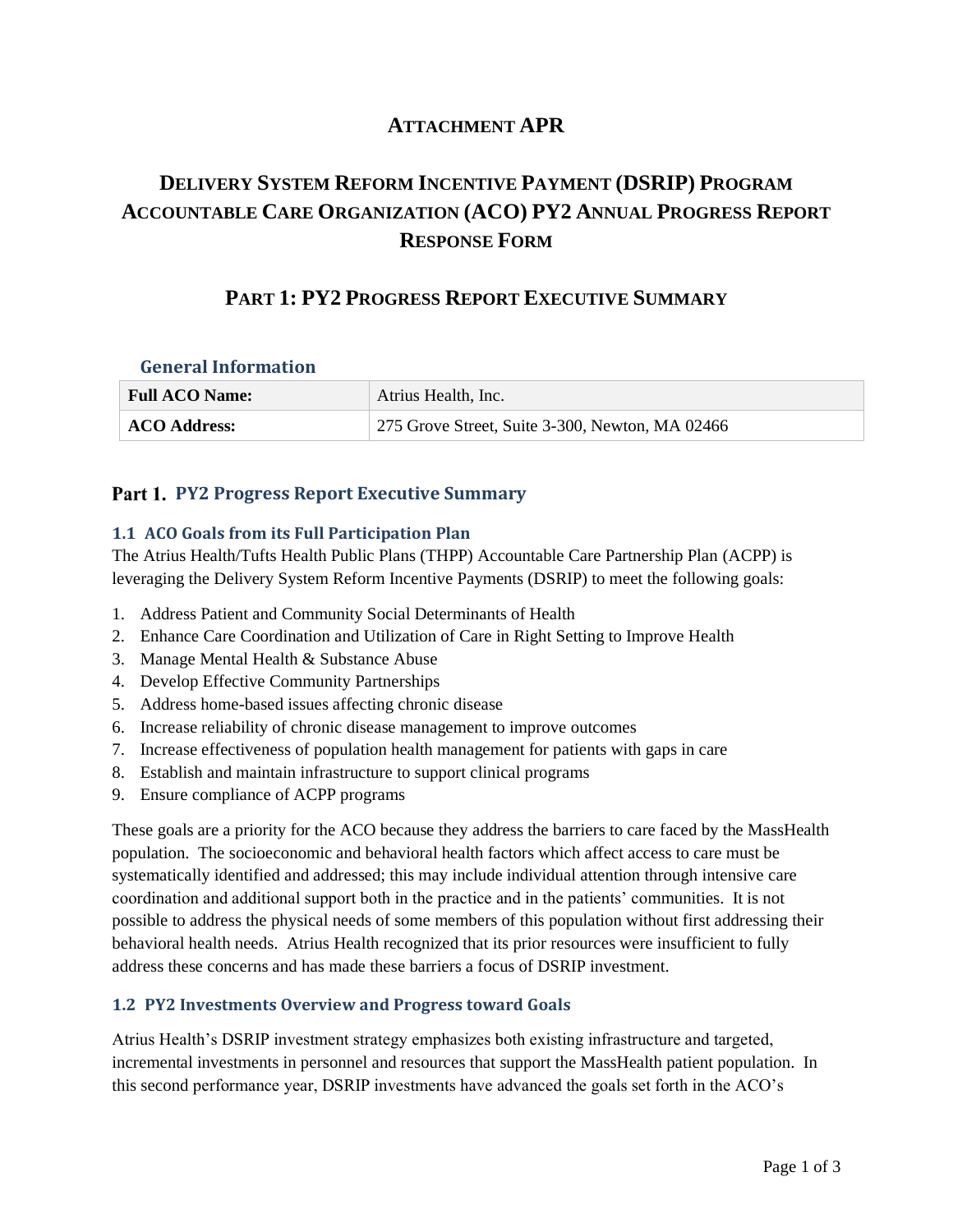Participation Plan by maintaining and expanding the programs and infrastructure that form the backbone of Atrius Health's approach to delivering high value care.

The following four examples illustrate Atrius Health's progress in advancing the initiatives supported by the DSRIP funding in PY2. Atrius Health used DSRIP funding to:

- 1. Address MassHealth quality measures by identifying key quality priorities for PY2; producing internal reporting for priority quality measures to manage performance and drive local improvement work, including internally-transparent, provider-level reporting; facilitating workflow development to address care gaps; and ensuring timely and accurate reporting of quality measures at PY1 contract settlement during 2019.
- 2. Scale health-related social needs screening in pediatrics, rolling out screening at all pediatric departments by summer 2019, for all patients. Pediatric care facilitators, supported by community health workers and social workers, addressed positive findings and assisted families in meeting social needs.
- 3. Support care facilitators, community health workers, case managers, and social workers. These resources are an essential part of the care team, providing high-touch assistance to patients and their families with medical, behavioral, and social risks. Critical activities of these roles include identifying and addressing social barriers, making connections to community based resources, and supporting care integration with specialty providers. This year, these resources advanced program implementation, including integrated behavioral health case conferences with THPP, and continued Community Partners integration including monthly high risk case reviews with key Community Partners.
- 4. Develop and plan a Flexible Services program to address food insecurity through medically-tailored meals for patients with nutritional insecurity. The planning workgroup included support from Quality and Safety, Central Analytics, Social Work, Case Management, ACO Programs, Community Health Worker leadership, and THPP.

## **1.3 Success and Challenges of PY2**

Key ACO successes in PY2 include the following:

- 1. Continued support of robust infrastructure around quality measurement and analytics has permitted the ACO to leverage actionable data to manage performance, address care gaps, and drive local improvement efforts. Patient registries support proactive and reactive outreach to the ACO population, and are available to all members of the care team within the electronic health record. Routine quality reporting allows care gaps to be addressed, enables local leadership to solve problems at the front line, and provides transparency into variation in provider performance.
- 2. Continued interdisciplinary partnership among team members to care for our MassHealth ACO patients. Through case management and care facilitation staff, the ACO provides the personalized care required to coordinate the complex care needs of MassHealth patients. Behavioral health care facilitators routinely communicate and collaborate closely with inpatient providers during psychiatric admissions to ensure the patient's transition from the hospital to the outpatient setting is wellsupported, improving patient care and reducing unnecessary utilization. Case managers for pediatric